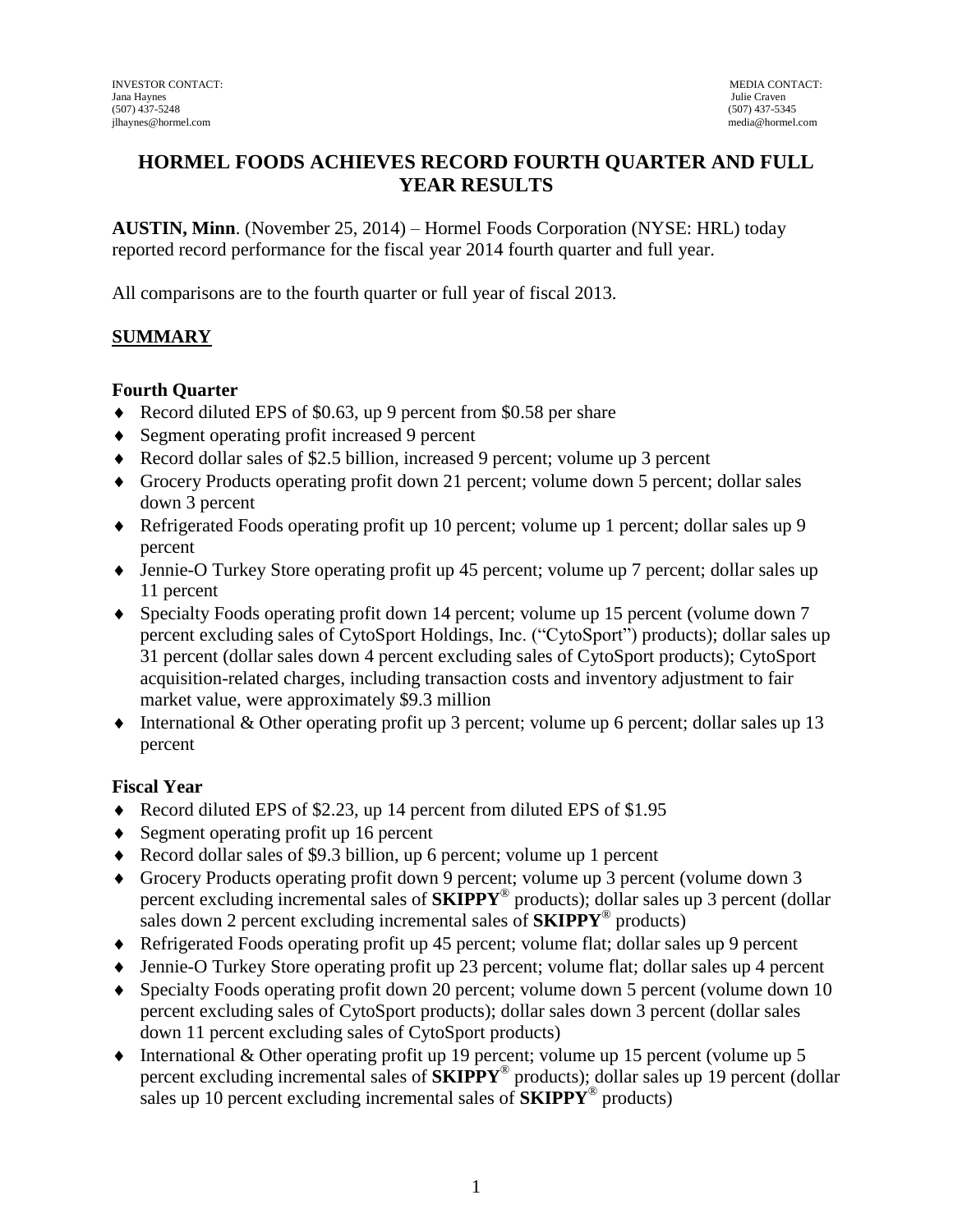The company reported fiscal 2014 fourth quarter net earnings of \$171.3 million, up 9 percent from net earnings of \$157.3 million a year earlier. Diluted earnings per share for the quarter were \$0.63, up 9 percent compared to \$0.58 last year. Sales for the quarter were \$2.5 billion, up 9 percent from the same period in fiscal 2013.

For the year ended October 26, 2014, net earnings were a record \$602.7 million, up 15 percent from net earnings of \$526.2 million last year. Diluted net earnings per share were \$2.23, up 14 percent from diluted net earnings per share of \$1.95 last year. Sales for the year ended October 26, 2014, totaled a record \$9.3 billion, up 6 percent from last year.

## **COMMENTARY**

"We enjoyed a strong finish to the year, delivering record fourth quarter sales and earnings," said Jeffrey M. Ettinger, chairman of the board, president and chief executive officer. "Our Refrigerated Foods and Jennie-O Turkey Store segments were able to capitalize on growth of value-added sales and higher meat commodity markets to lead the way."

"We hit the nine billion dollar mark in annual sales for the first time in our Company's history, fueled by our branded, value-added product portfolios. We closed the year with record earnings per share of \$2.23, a penny above the midpoint of our full year earnings guidance issued last November," commented Ettinger. "Our Refrigerated Foods, Jennie-O Turkey Store, and International segments each delivered double-digit segment operating profit growth this year. High meat input costs and related pricing hampered growth of certain Grocery Products brands in the back half of the year. We have also substantially completed the integration of the **MUSCLE MILK®** brand in our Specialty Foods segment," remarked Ettinger.

"This morning we announced a 25 percent increase to the dividend, or \$0.20 per share, making the annual dividend \$1.00 per share in 2015. This marks the 49th consecutive year in which we have increased our dividend, consistent with our objective to deliver superior total returns to our shareholders," stated Ettinger.

# **SEGMENT OPERATING HIGHLIGHTS – FOURTH QUARTER**

## **Grocery Products (16% of Net Sales, 19% of Total Segment Operating Profit)**

Grocery Products segment profit decreased 21 percent and sales were down 3 percent, primarily due to sustained, record high meat raw material costs and soft sales. Products delivering growth this quarter include **HORMEL®** bacon toppings, as well as **HERDEZ®** authentic Mexican foods and **WHOLLY GUACAMOLE®** dips, which are part of our MegaMex Foods joint venture.

### **Refrigerated Foods (48% of Net Sales, 33% of Total Segment Operating Profit)**

Refrigerated Foods segment profit increased 10 percent driven by strong pork operating margins and growth of foodservice value-added products. Sales for the quarter were up 9 percent, with the increase led by retail sales of **HORMEL® BLACK LABEL®** bacon, **HORMEL®** side dishes, and **HORMEL®** party trays, and foodservice sales of **HORMEL® FIRE BRAISEDTM** meats and **HORMEL®** fully cooked sausage.

### **Jennie-O Turkey Store (20% of Net Sales, 35% of Total Segment Operating Profit)**

Jennie-O Turkey Store delivered excellent results this quarter, with segment profit up 45 percent, driven by the continued sales growth of value-added products and beneficial turkey commodity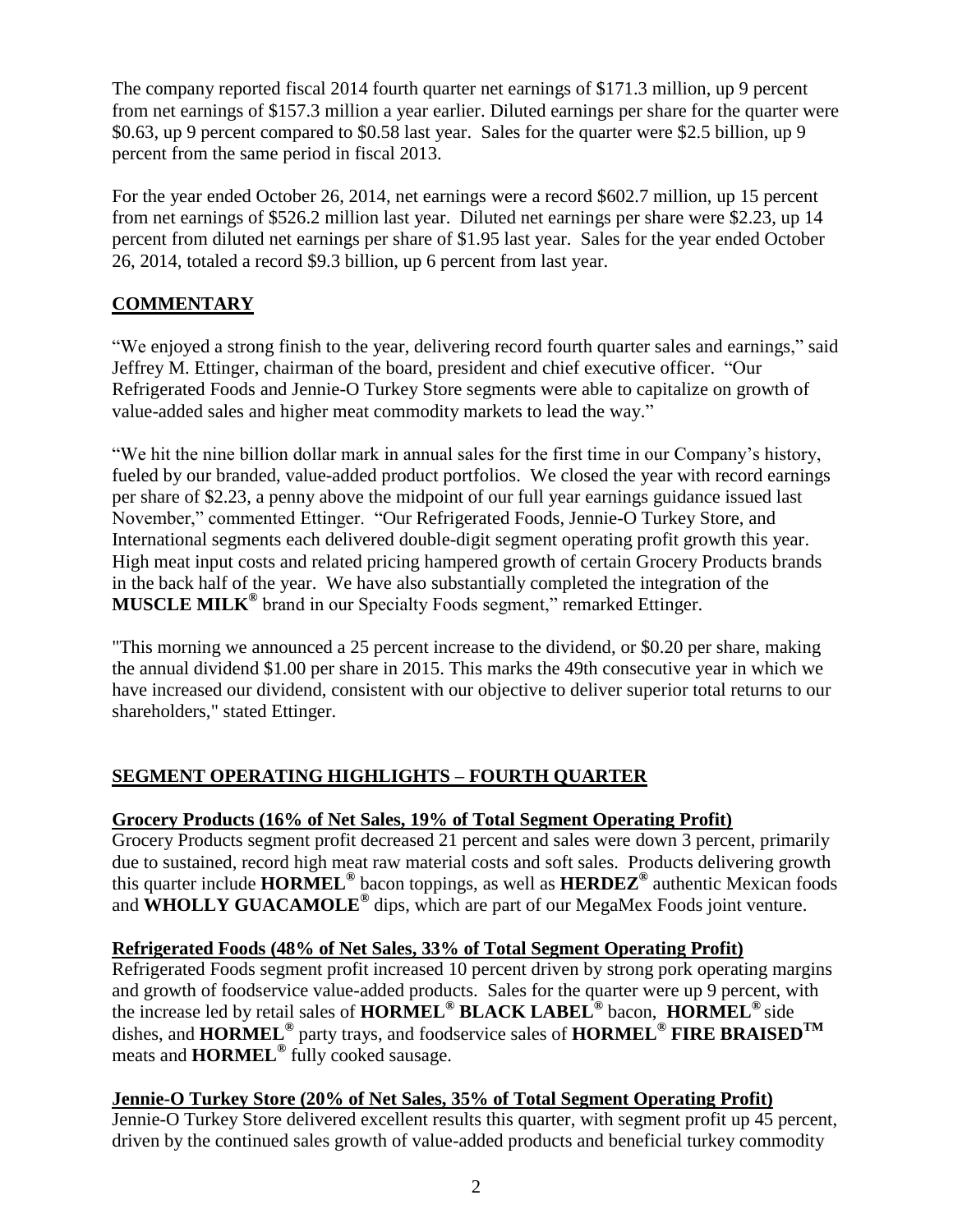prices. Sales for the quarter increased 11 percent, led by sales of **JENNIE-O ®** lean ground turkey and **JENNIE-O ®** turkey bacon.

### **Specialty Foods (11% of Net Sales, 5% of Total Segment Operating Profit)**

Specialty Foods posted operating profits 14 percent lower than last year. The lower results were caused by charges relating to the acquisition of CytoSport, including transaction costs of \$4.8 million, along with an inventory adjustment to fair market value of \$4.5 million. Segment sales increased 31 percent, largely attributable to the addition of **MUSCLE MILK®** protein beverage sales.

### **International & Other (5% of Net Sales, 8% of Total Segment Operating Profit)**

International & Other posted segment profits 3 percent ahead of last year on 13 percent sales growth. Results were driven by continued growth of our China businesses and increased pork exports.

# **OUTLOOK**

"In fiscal 2015 we expect to exceed our stated goals of 5 percent sales growth and 10 percent earnings growth by continuing to provide consumers with innovative, value-added solutions," stated Ettinger. "We anticipate pork commodity prices and pork operating margins to normalize as the year progresses, providing input cost relief for our Grocery Products team, but leading to challenging comparisons for our Refrigerated Foods group in 2015. Jennie-O Turkey Store is entering the new fiscal year with strong sales momentum and beneficial grain markets, but will likely experience less favorable commodity meat markets. International & Other will continue to deliver growth through expansion of its China business, and Specialty Foods will benefit from the inclusion of the CytoSport franchise, consistent with our acquisition expectations," commented Ettinger.

"We expect non-recurring charges of approximately \$0.04 to \$0.06 per share to be incurred early in fiscal 2015 as a result of the potential exit from our business in Vietnam and the closure of our Stockton, California Grocery Products manufacturing facility," remarked Ettinger. "Excluding these expected non-recurring charges, we are setting our  $2015$  non-GAAP<sup>1</sup> earnings per share guidance range at \$2.45 to  $\overline{$2.55}$  per share<sup>2</sup>."

## **DIVIDENDS**

Effective November 14, 2014, the company paid its 345th consecutive quarterly dividend, at the annual rate of \$0.80.

### **CONFERENCE CALL**

A conference call will be webcast at 8:30 a.m. CT on Tuesday, November 25, 2014. Access is available at www.hormelfoods.com. The call will also be available via telephone by dialing 888- 468-2440 and providing the access code 9752232. An audio replay is available by calling 888- 203-1112 and entering access code 9752232. The audio replay will be available beginning at 11:30 a.m. CT on Tuesday, November 25, 2014, through 11:30 a.m. CT on December 9, 2014. The webcast replay will be available at 11:30 a.m. CT, Tuesday, November 25, 2014, and will remain on our website for one year.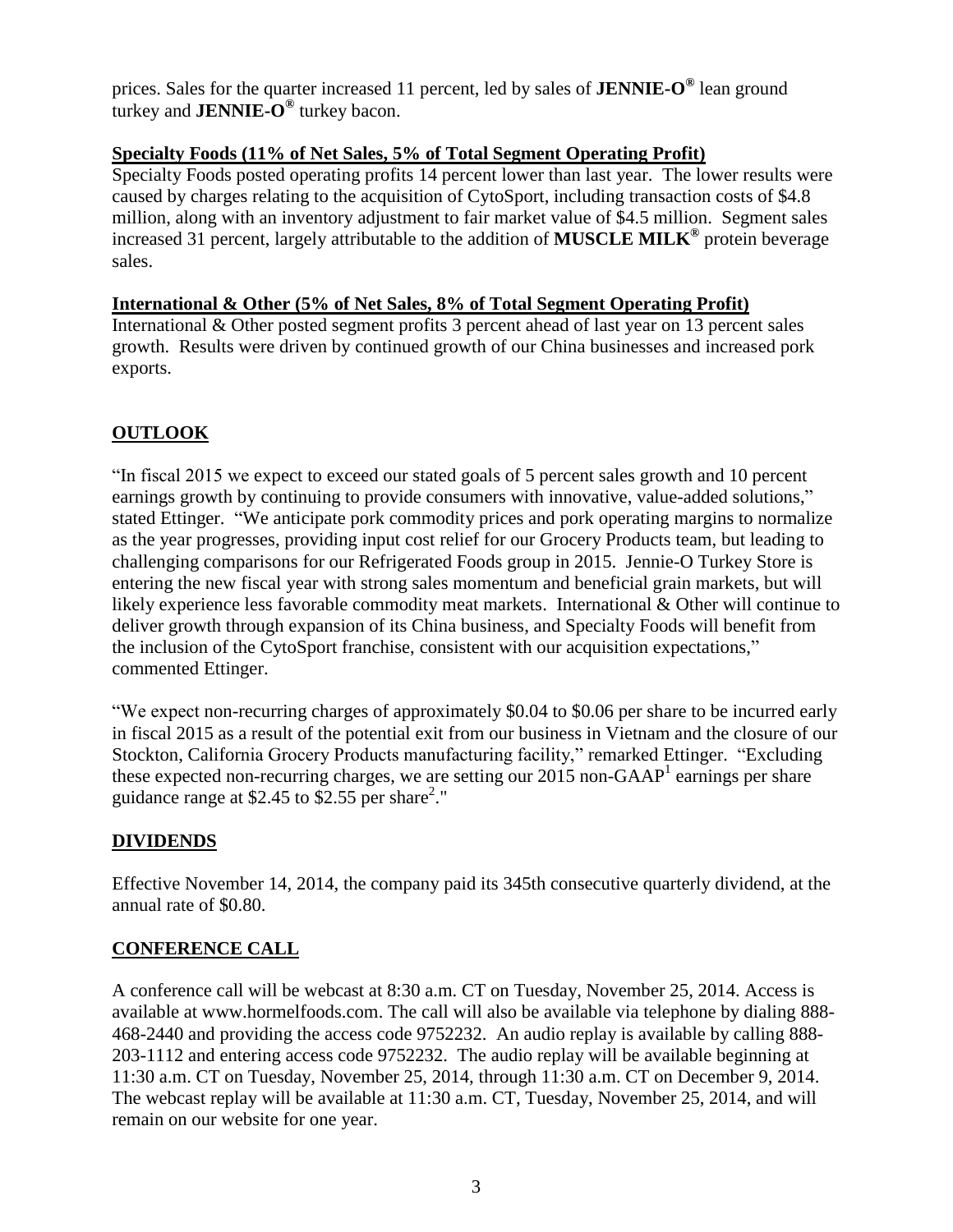# **<sup>1</sup>COMPARISON OF U.S. GAAP TO NON-GAAP FINANCIAL MEASUREMENTS**

The non-GAAP adjusted financial measurements are provided to assist the investor in better understanding the Company's operating performance by excluding the impact of certain nonrecurring items affecting comparability. Non-GAAP measurements are not intended to be a substitute for U.S. GAAP measurements in analyzing financial performance. These non-GAAP measurements are not in accordance with any generally accepted accounting principles and may be different from non-GAAP measures used by other companies.

### **<sup>2</sup> ADJUSTED EARNINGS PER SHARE GUIDANCE**

Subtracting the excluded estimated non-recurring charges of \$0.04 to \$0.06 from the non-GAAP adjusted diluted earnings per share range of \$2.45 to \$2.55 per share results in a U.S. GAAP diluted earnings per share guidance range for fiscal year 2015 of \$2.39 to \$2.51 per share. Adjusted diluted earnings per share provides shareholders a more clear reflection of comparable results.

### **About Hormel Foods**

Hormel Foods Corporation, based in Austin, Minn., is a multinational manufacturer and marketer of consumer-branded food and meat products, many of which are among the best known and trusted in the food industry. The company leverages its extensive expertise, innovation and high competencies in pork and turkey processing and marketing to bring branded, value-added products to the global marketplace. The company is a member of the Standard & Poor's (S&P) 500 Index, S&P Dividend Aristocrats for 2014, was named the 2013 Sustainable Supply Chain of the Year by Refrigerated & Frozen Foods magazine, and was again named one of "The 100 Best Corporate Citizens" by Corporate Responsibility Magazine for the sixth year in a row. Hormel Foods was recognized on the G.I. Jobs magazine list of America's Top 100 Military Friendly Employers in 2013 and 2014, and named one of the 2014 40 Best Companies for Leaders by Chief Executive magazine. The company enjoys a strong reputation among consumers, retail grocers, foodservice and industrial customers for products highly regarded for quality, taste, nutrition, convenience and value. For more information, visit [http://www.hormelfoods.com.](http://www.hormelfoods.com/)

### **FORWARD-LOOKING STATEMENTS**

This news release contains forward-looking information based on management's current views and assumptions. Actual events may differ materially. Please refer to the cautionary statement regarding Forward-Looking Statements and Risk Factors that appear on pages 31-37 in the company's Form 10-Q for the quarter ended July 27, 2014, which was filed with the SEC on September 5, 2014, and can be accessed at www.hormelfoods.com under "Investors-SEC Filings."

### *Statements Follow*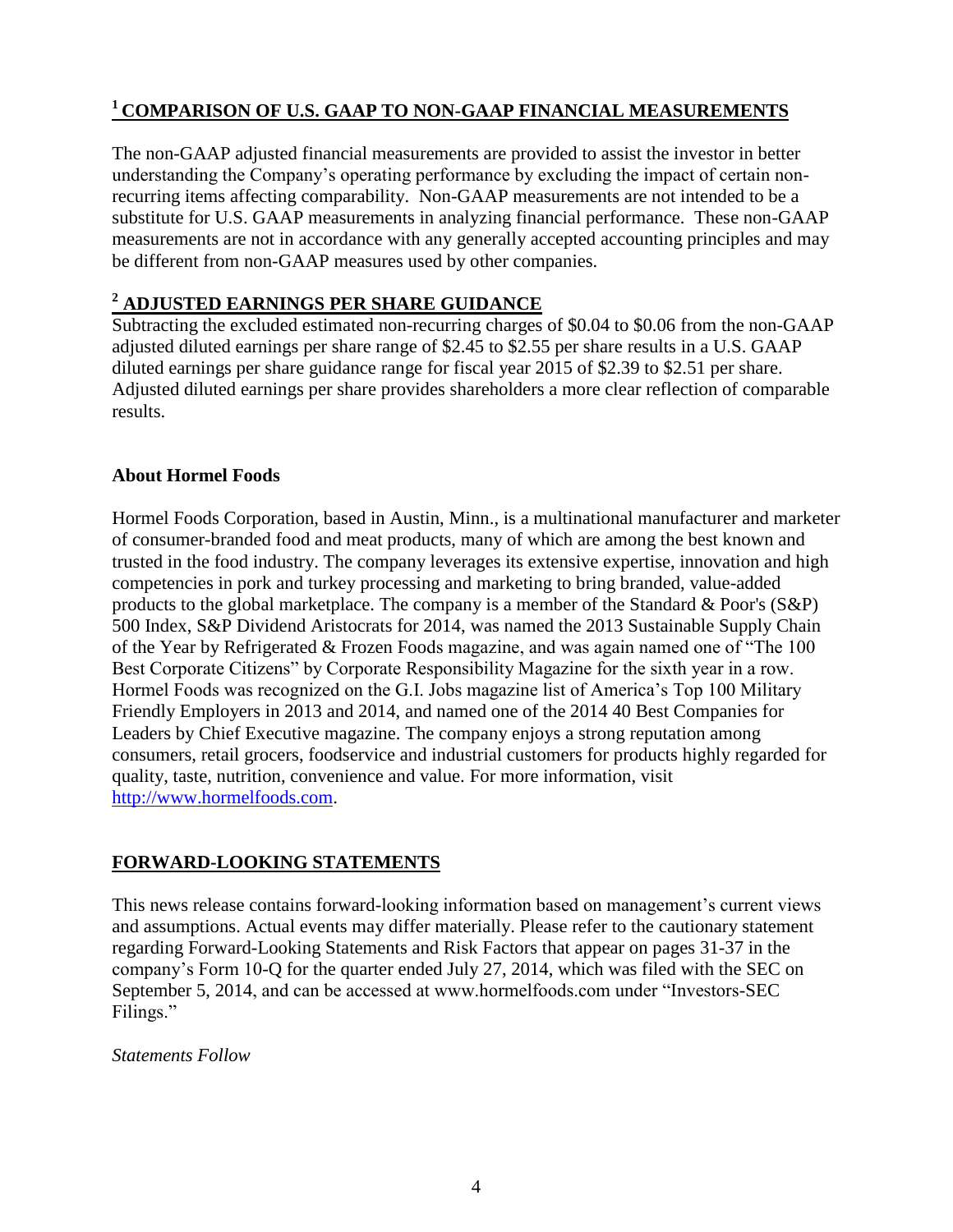# **Segment Data**

Fiscal 2014 Fourth Quarter Segment Operating Results (dollars in thousands)

## **FOURTH QUARTER – 13 WEEKS ENDED**

| <b>NET SALES</b>                             | October 26, 2014        | <b>October 27, 2013</b> | % Change    |
|----------------------------------------------|-------------------------|-------------------------|-------------|
| <b>Grocery Products</b>                      | \$<br>405,166           | \$<br>419,615           | (3.4)       |
| <b>Refrigerated Foods</b>                    | 1,211,890               | 1,108,157               | 9.4         |
| Jennie-O Turkey Store                        | 509,980                 | 459,670                 | 10.9        |
| <b>Specialty Foods</b>                       | 277,559                 | 212,485                 | 30.6        |
| International & Other                        | 139,176                 | 123,275                 | <u>12.9</u> |
| Total                                        | \$2,543,771             | 2,323,202               | 9.5         |
| <b>OPERATING PROFIT</b>                      |                         |                         |             |
| <b>Grocery Products</b>                      | $\mathcal{S}$<br>50,051 | \$<br>63,476            | (21.1)      |
| <b>Refrigerated Foods</b>                    | 87,296                  | 79,453                  | 9.9         |
| Jennie-O Turkey Store                        | 95,253                  | 65,550                  | 45.3        |
| <b>Specialty Foods</b>                       | 13,747                  | 15,975                  | (13.9)      |
| International & Other                        | 22,629                  | 22,069                  | 2.5         |
| Total segment operating profit               | 268,976                 | 246,523                 | 9.1         |
| Net interest and investment expense (income) | 2,626                   | 595                     | 341.3       |
| General corporate expense                    | 6,192                   | 7,466                   | (17.1)      |
| Noncontrolling interest                      | 584                     | 1,145                   | (49.0)      |
| Earnings before income taxes                 | 260,742                 | 239,607                 | 8.8         |

### **YEAR TO DATE – 52 WEEKS ENDED**

| <b>NET SALES</b>                             | <b>October 26, 2014</b> | <b>October 27, 2013</b> | $%$ Change |
|----------------------------------------------|-------------------------|-------------------------|------------|
| <b>Grocery Products</b>                      | \$<br>1,558,265         | \$<br>1,517,557         | 2.7        |
| <b>Refrigerated Foods</b>                    | 4,644,179               | 4,251,515               | 9.2        |
| Jennie-O Turkey Store                        | 1,672,452               | 1,601,868               | 4.4        |
| <b>Specialty Foods</b>                       | 907,120                 | 932,533                 | (2.7)      |
| International & Other                        | 534,240                 | 448,181                 | 19.2       |
| Total                                        | \$9,316,256             | \$8,751,654             | 6.5        |
| <b>OPERATING PROFIT</b>                      |                         |                         |            |
| <b>Grocery Products</b>                      | \$<br>195,064           | \$<br>213,646           | (8.7)      |
| <b>Refrigerated Foods</b>                    | 338,020                 | 232,692                 | 45.3       |
| Jennie-O Turkey Store                        | 272,362                 | 222,117                 | 22.6       |
| <b>Specialty Foods</b>                       | 71,514                  | 88,873                  | (19.5)     |
| International & Other                        | 84,745                  | 71,490                  | 18.5       |
| Total segment operating profit               | 961,705                 | 828,818                 | 16.0       |
| Net interest and investment expense (income) | 9,468                   | 7,482                   | 26.5       |
| General corporate expense                    | 33,434                  | 26,694                  | 25.2       |
| Noncontrolling interest                      | 3,349                   | 3,865                   | (13.4)     |
| Earnings before income taxes                 | 922,152                 | 798,507                 | 15.5       |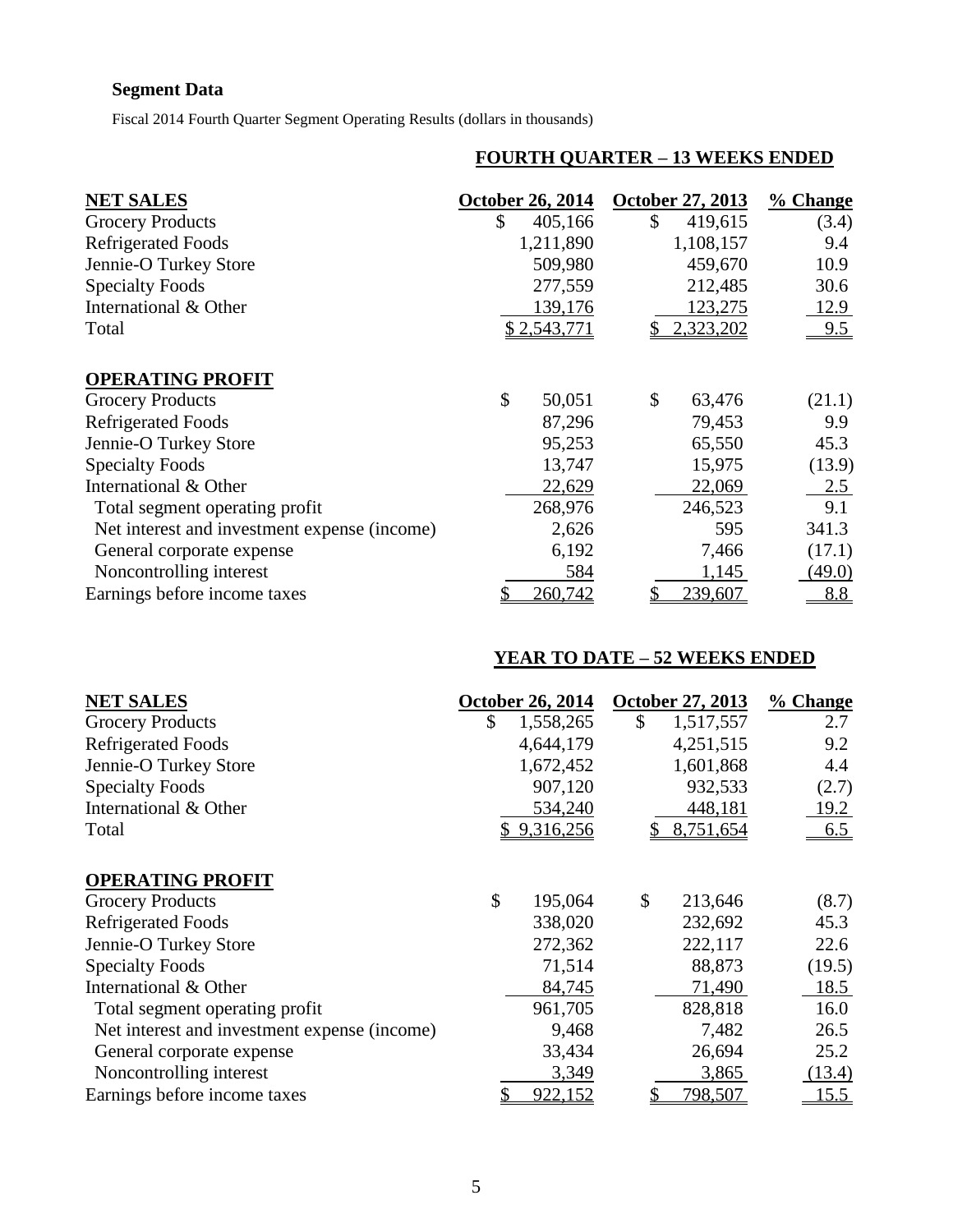## **HORMEL FOODS CORPORATION CONSOLIDATED STATEMENTS OF OPERATIONS (in thousands, except per share amounts)**

|                                                                                                                                                         | <b>Thirteen Weeks Ended</b>                   |                                      | <b>Fifty-Two Weeks Ended</b>         |                                            |
|---------------------------------------------------------------------------------------------------------------------------------------------------------|-----------------------------------------------|--------------------------------------|--------------------------------------|--------------------------------------------|
|                                                                                                                                                         | October 26,<br><u>2014</u>                    | October 27,<br><u>2013</u>           | October 26,<br><u>2014</u>           | October 27,<br><u>2013</u>                 |
| Net sales                                                                                                                                               | \$2,543,771                                   | \$2,323,202                          | \$9,316,256                          | \$8,751,654                                |
| Cost of products sold                                                                                                                                   | 2,120,187                                     | 1,937,686                            | 7,751,273                            | 7,338,838                                  |
| <b>GROSS PROFIT:</b>                                                                                                                                    | 423,584                                       | 385,516                              | 1,564,983                            | 1,412,816                                  |
| Selling, general and administrative                                                                                                                     | 165,939                                       | 147,444                              | 650,948                              | 627,340                                    |
| Equity in earnings of affiliates                                                                                                                        | 5,723                                         | 2,130                                | 17,585                               | 20,513                                     |
| <b>OPERATING INCOME:</b>                                                                                                                                | 263,368                                       | 240,202                              | 931,620                              | 805,989                                    |
| Other income & expenses:<br>Interest & investment income<br>Interest expense                                                                            | 766<br>(3,392)                                | 2,500<br>(3,095)                     | 3,236<br>(12,704)                    | 4,971<br>(12, 453)                         |
| <b>EARNINGS BEFORE INCOME</b><br><b>TAXES:</b>                                                                                                          | 260,742                                       | 239,607                              | 922,152                              | 798,507                                    |
| Provision for income taxes<br>(effective tax rate)                                                                                                      | 88,894<br>34.09%                              | 81,122<br>33.86%                     | 316,126<br>34.28%                    | 268,431<br>33.62%                          |
| <b>NET EARNINGS</b><br>Less: net earnings attributable to<br>noncontrolling interest<br>NET EARNINGS ATTRIBUTABLE TO<br><b>HORMEL FOODS CORPORATION</b> | 171,848<br>584<br>171,264                     | 158,485<br>1,145<br>157,340          | 606,026<br>3,349<br>602,677          | 530,076<br>3,865<br>526,211                |
| NET EARNINGS PER SHARE<br><b>Basic</b><br><b>Diluted</b>                                                                                                | \$<br>0.65<br>$\overline{\mathbf{s}}$<br>0.63 | 0.60<br>\$<br>$\mathbf{\$\}$<br>0.58 | 2.28<br>\$<br>$\mathbf{\$\}$<br>2.23 | <u>1.99</u><br>\$<br>1.95<br>$\frac{1}{2}$ |
| <b>WEIGHTED AVG SHARES O/S</b><br><b>Basic</b><br><b>Diluted</b>                                                                                        | 263,588<br>269,828                            | 263,853<br>270,208                   | 263,812<br>270,216                   | 264,317<br>270,224                         |
| <b>DIVIDENDS DECLARED</b><br><b>PER SHARE</b>                                                                                                           | 0.20<br>$\frac{1}{2}$                         | 0.17<br>$\mathbf{s}$                 | 0.80<br>$\mathbf{\S}$                | 0.68<br>$\mathbf{\mathcal{S}}$             |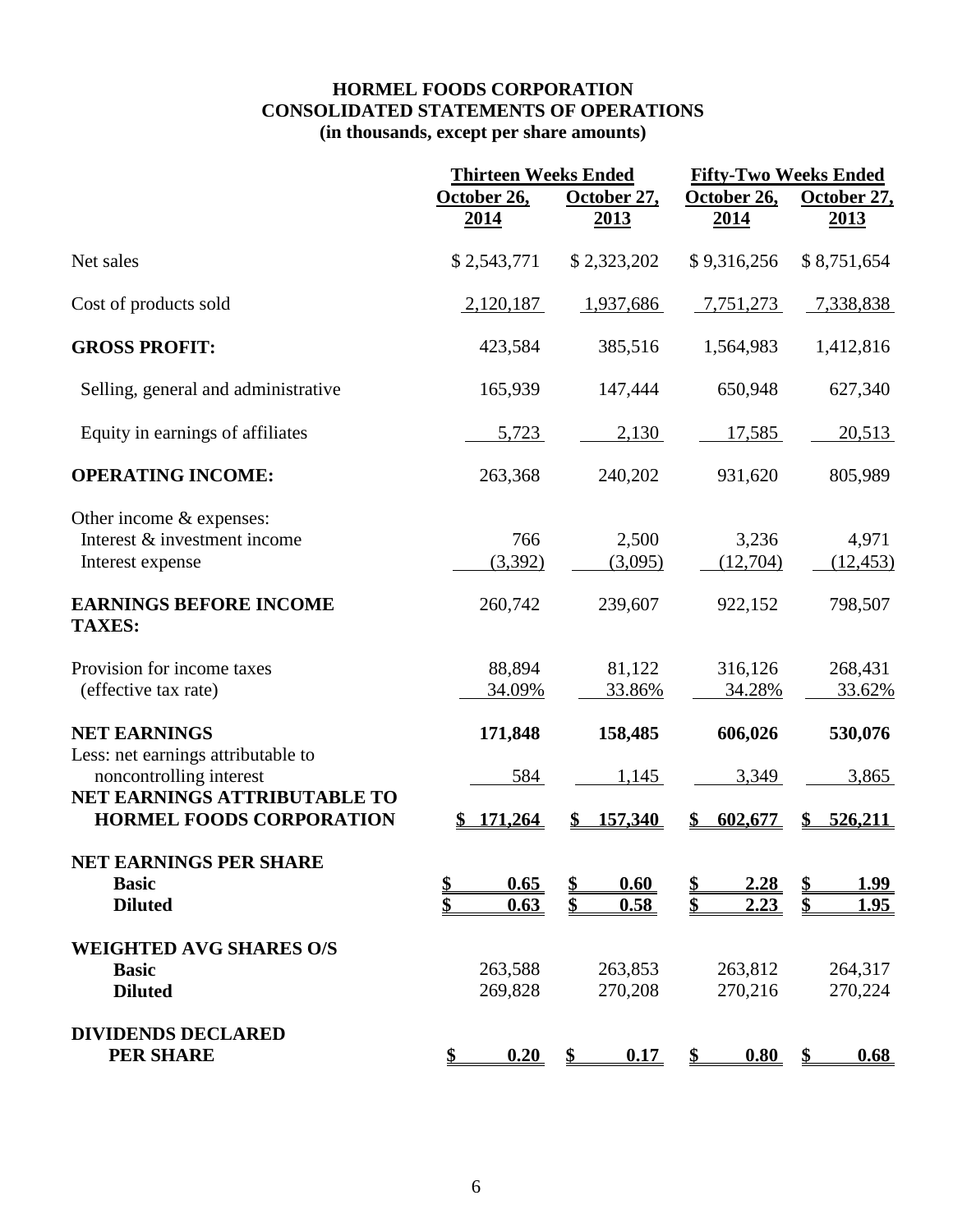## **HORMEL FOODS CORPORATION CONDENSED CONSOLIDATED STATEMENTS OF FINANCIAL POSITION**

|                                  | <b>October 26, 2014</b> | October 27, 2013        |
|----------------------------------|-------------------------|-------------------------|
|                                  | (in thousands)          |                         |
| <b>ASSETS</b>                    |                         |                         |
| <b>CURRENT ASSETS</b>            |                         |                         |
| Cash and cash equivalents        | \$<br>334,174           | $\mathbb{S}$<br>434,014 |
| Accounts receivable              | 609,526                 | 551,500                 |
| Inventories                      | 1,054,552               | 967,977                 |
| Income taxes receivable          | 25,678                  |                         |
| Deferred income taxes            | 86,853                  | 73,543                  |
| Prepaid expenses                 | 15,250                  | 13,000                  |
| Other current assets             | 6,738                   | 7,379                   |
| <b>TOTAL CURRENT ASSETS</b>      | 2,132,771               | 2,047,413               |
| <b>INTANGIBLES</b>               | 1,781,296               | 1,312,565               |
| <b>OTHER ASSETS</b>              | 539,785                 | 600,569                 |
| PROPERTY, PLANT & EQUIPMENT, NET | 1,001,767               | 955,333                 |
| <b>TOTAL ASSETS</b>              | <u>\$5,455,619</u>      | \$4,915,880             |

# **LIABILITIES AND SHAREHOLDERS' INVESTMENT**

| <b>TOTAL CURRENT LIABILITIES</b>         | \$954,692          | 784,009<br>S. |
|------------------------------------------|--------------------|---------------|
| LONG-TERM DEBT - LESS CURRENT MATURITIES | 250,000            | 250,000       |
| OTHER LONG-TERM LIABILITIES              | 638,871            | 565,292       |
| <b>SHAREHOLDERS' INVESTMENT</b>          | 3,612,056          | 3,316,579     |
| TOTAL LIAB. & SHAREHOLDERS' INVESTMENT   | <u>\$5,455,619</u> | \$4,915,880   |